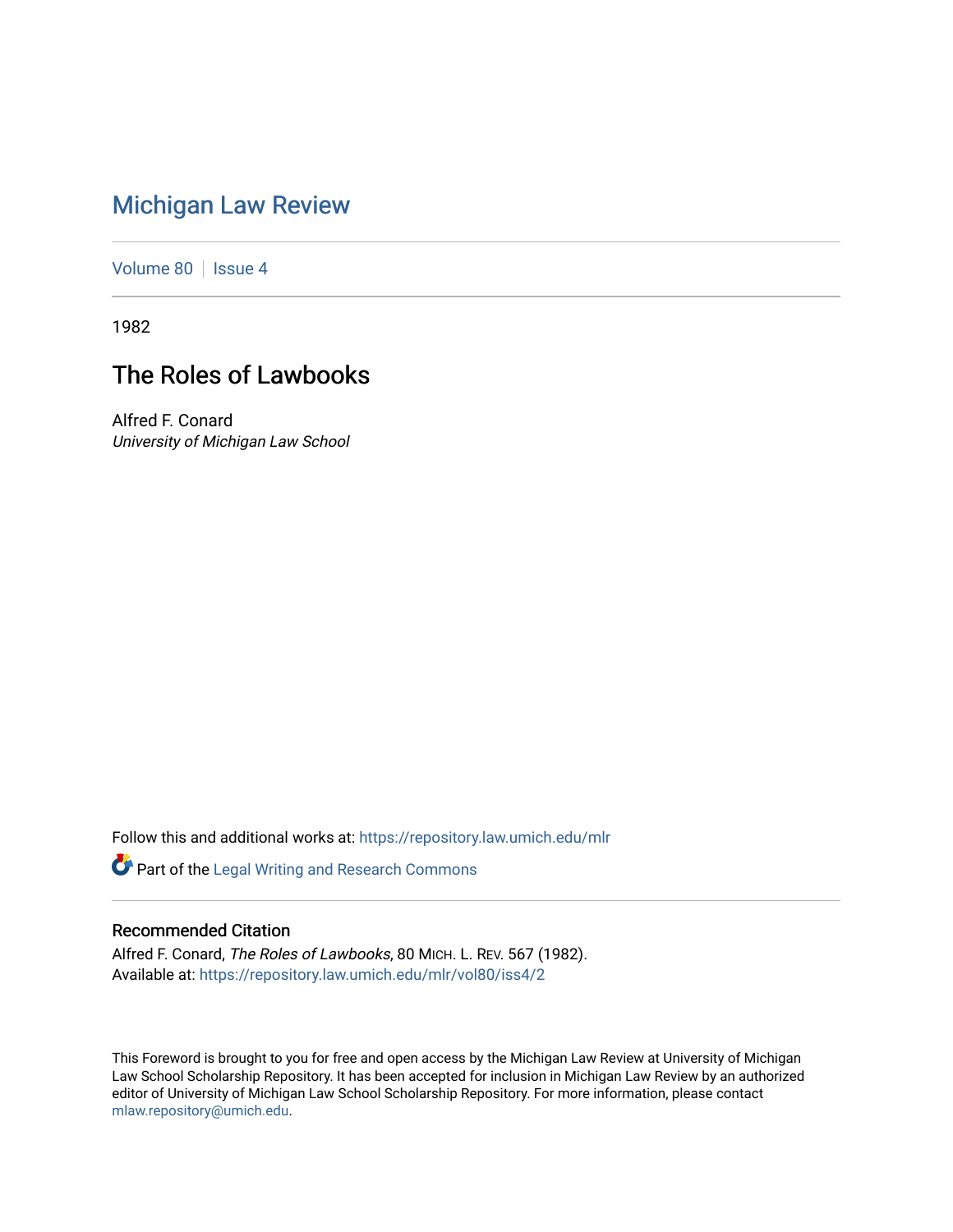## **THE ROLES OF LAWBOOKS**

### *Alfred F. Conard\**

The law is a bookish profession. It is not the only one to depend on books, but it displays a unique veneration for them. A clergyman or a literary critic might have his portrait painted with a book in his hand, but only a lawyer would choose to be portrayed against a backdrop of a hundred volumes in well-matched bindings. When Langdell sought to dignify the study of law as a science, he declared that the lawyer's library is his laboratory.

Langdell's dictum brings smiles to our lips today because Dean Pound diverted our attention from "law in books" to "law in action." We want to know how the law works, and what it works upon in the areas of human behavior, beliefs, and desires. But since we lack firsthand means for discovering these facts, we still depend on books to inform ourselves about the interactions of legal rules with the human and social matrix in which they operate. The quality of the law at any time, therefore, is profoundly dependent on the quality of the books relating to law that have appeared in preceding years.

The *Michigan Law Review's* annual review of books provides us with an informative sample of the recently published books that are available to inform the lawyer's mind. No doubt the sample is biased by the idiosyncracies of the editors' tastes and of the reviewers' receptivity. But these biases are more likely to enhance than to diminish the significance of the selection.

I

In order to bring my observations within practicable limits, I have focused my attention on only one of these annual volumes the fat collection of 1981, which reviewed sixty-three different volumes. For similar reasons, I have not read each of the sixty-three books reviewed, but have judged their contents and approaches largely from what their reviewers have said about them, with only occasional glances at the originals. To add seasoning, I have also looked at the thirteen volumes that have been awarded prizes or honorable mentions by the Coif selection committee in the triennial awards from 1964 to 1979.

The most striking aspect of the selection of books reviewed was

<sup>\*</sup> Henry M. Butzel Professor of Law, University of Michigan Law School. A.B. 1932, Grinnell College; LL.B. 1936, University of Pennsylvania; J.S.D. 1942, Columbia University; LL.D. 1971, Grinnell College. - Ed.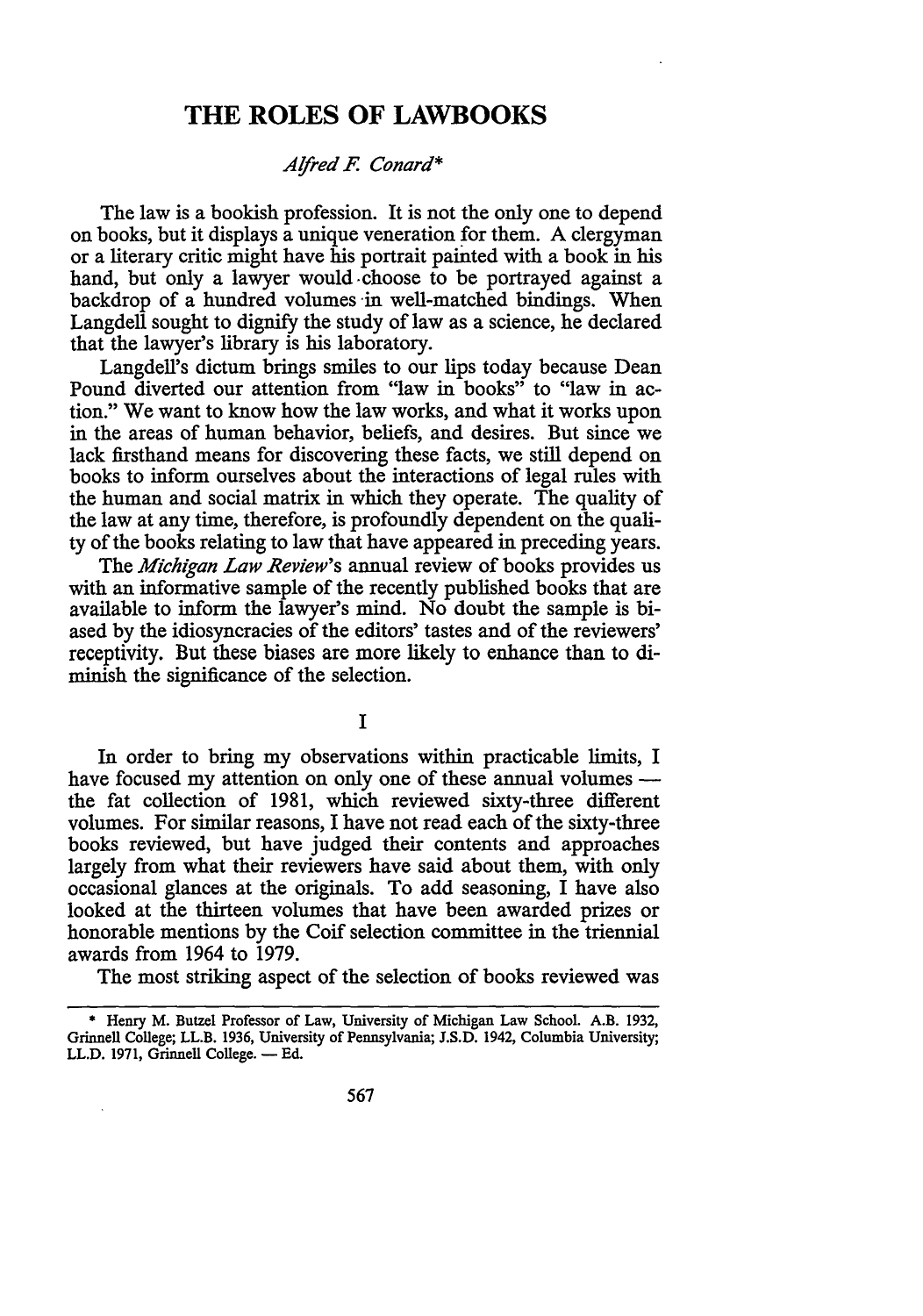#### 568 *Michigan Law Review* (Vol. 80:567

that a majority were neither expositions of rules of law nor critiques of these rules. Nearly one fifth (twelve out of sixty-three by my count) were historical accounts of the events and institutions with which the law deals. Two of these were studies of criminal behavior in thirteenth- and fourteenth-century England. Five were histories of legal developments in the nineteenth and twentieth centuries, with a surprising variety of subjects such as the pre-Civil War federal courts, the post-Civil War Freedmen's Bureau; the judicial role of the House of Lords, the activities of prosecutors, and the conduct of institutions of confinement, including both prisons and mental hospitals. Another handful were histories of contemporary phenomena, from the International Red Cross to the Mafia, spanning the regulation of nuclear power and blacks' struggle for equality. One of the Coif awards went to a distinguished book in this category  $-$  Dawson's *Oracles of the Law.* Although some of these accounts contain an imperfectly hidden agenda, they are refreshing in their presentation of events without dictating the conclusions about contemporary law that the reader ought to draw from them.

A much larger group of nonlaw books analyzed legal processes from social science viewpoints. Nine were expressly psychological. Two works subjected eyewitness testimony to the teachings of experimental psychology. Social psychology and mental disease claimed another half-dozen volumes, with special reference to the forensic uses and abuses of these sciences in determining fitness for trial, eligibility for criminal penalties, and solution of family conflicts. Three economic studies examined problems of energy, bureaucracy, and public finance.

Sociologists have so thoroughly naturalized themselves in the legal forest that one has trouble deciding whether to classify many of their current works as "legal" or "sociological." The merger is signified by a flock of legal studies that employ techniques borrowed from the social sciences to produce facts rather than arguments. The most exotic of these were a pair of studies of the techniques of dispute resolution in remote areas such as East Africa, the Middle East, and Latin America. Closely related to these was a study of the lingering effects in colonies and former colonies of the legal systems introduced by colonizing powers. Less exotic studies produced revealing observations on legal services for the poor and case selection in the Supreme Court.

The ultimate intellectual challenge  $-$  determining the values that a legal system should subserve — was accepted by four works reviewed in the 1981 anthology. Two were boldly entitled *A Theory of Criminal Justice;* a third, provocatively disguised as *Mountains Without Handrails,* pondered the value of preserving the most beautiful works of nature; a fourth disdained all restrictions of subject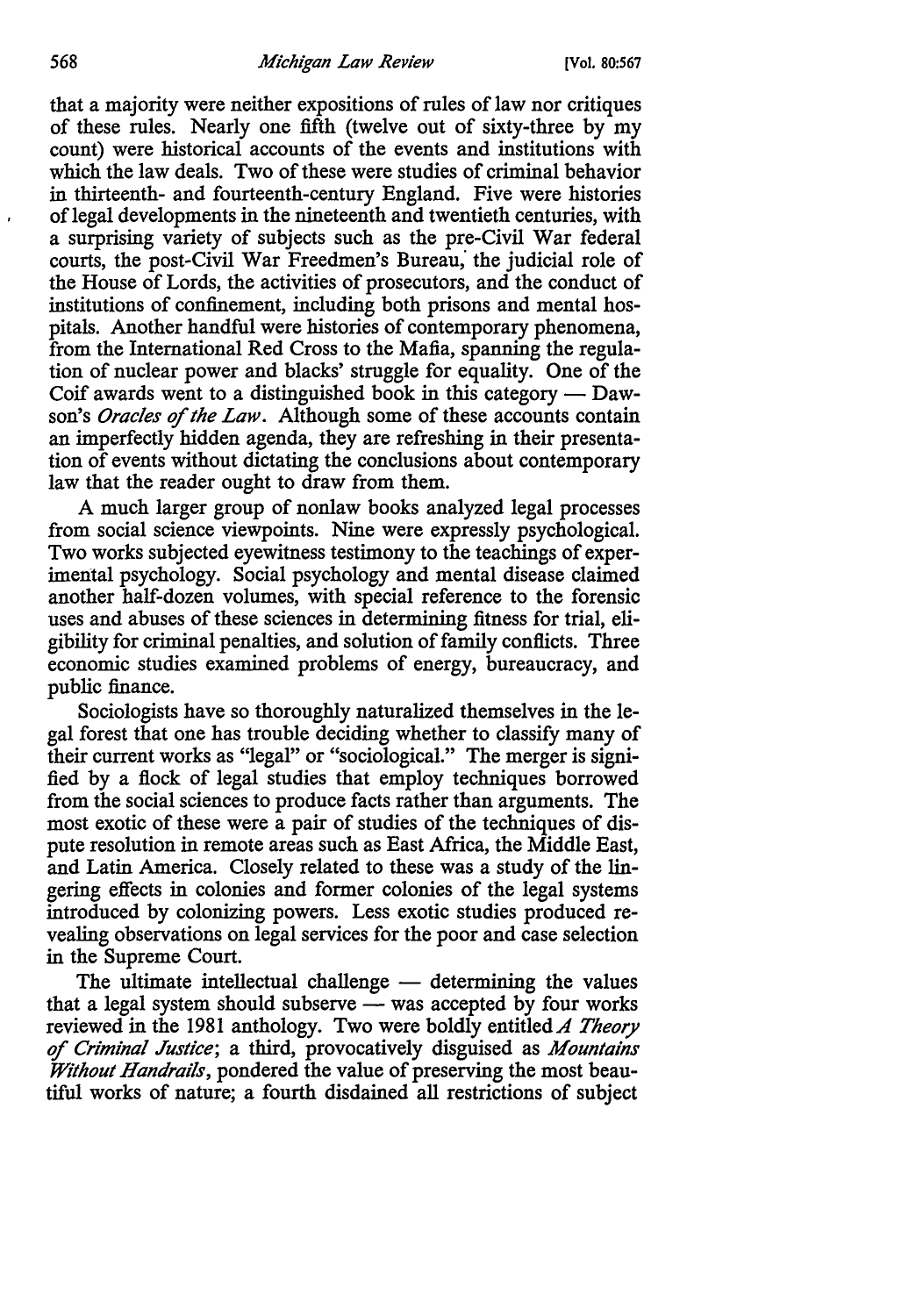matter by speculating on *A Theory* of *the Good and the Right.* In two decades of Coif awards, two works of this type were honored  $-$ Rawls's *A Theory* of *Justice* and Dworkin's *Taking Rights Seriously.* 

With less than half of the 1981 anthology left, we approach the works that deal primarily with specific rules of law. Three of these were historical, tracing the recent history of tort law and of contract law in the common-law system, and of political crime in Europe. They represent an approach that has led to some of the most distinguished legal writing of recent decaqes. Lawrence Friedman and Willard Hurst won Coif prizes with probes in this vein, and Hurst has authored at least half a dozen other works that could easily have won the same accolade.

II

Finally, I come down to that minority of books that seem to deal primarily with law in force in the United States. Laying aside seven casebooks on constitutional law, there were about a dozen volumes in this area. Not surprisingly, some of them clustered around centers of current controversy. Inequality inspired volumes on *Race, Racism, and American Law, Apartheid in America,* and *Equality and the Rights* of *Women.* School problems motivated *Legislated Learning*  and *Education by Choice.* Judicial activism seems to have triggered *The Judge* and *Judicial Review and the National Political Process.*  The vagaries of tort law stimulated A Nation of Guinea Pigs and The *Duty to Act.* Only one, Macneil's *New Social Contract,* approached a quiet area of scholarly concern.

What struck me most forcefully about the books was a difference in approaches. On the one hand, an author may attempt primarily to describe what the law is, including a prognosis of its tendencies and a disclosure of the author's preferences. On the other, the author may put his primary emphasis on what the law ought to be  $$ defending the existing law if it is right, and attacking it if it is wrong. In this group of a dozen books, only one (Macneil's) seemed to be an interpretive description of the law, while the others seemed more like briefs of argument for or against the existing law.

This division was a little surprising, in view of the veneration that has traditionally been accorded to the "treatise" approach. This approach characterized at least three items on the Coif list  $-$  Currie's *Essays on the Conflict* of *Laws,* Gilmore's *Security Interests in Personal Property,* and Palmer's *The Law* of *Restitution.* These books are rich in personal evaluations, but the personal opinions are generally distinguishable from descriptions of the law, and are balanced by recognition of opposing viewpoints. In contrast, nearly all of the books in the group under discussion devoted themselves almost entirely to advocating particular rules.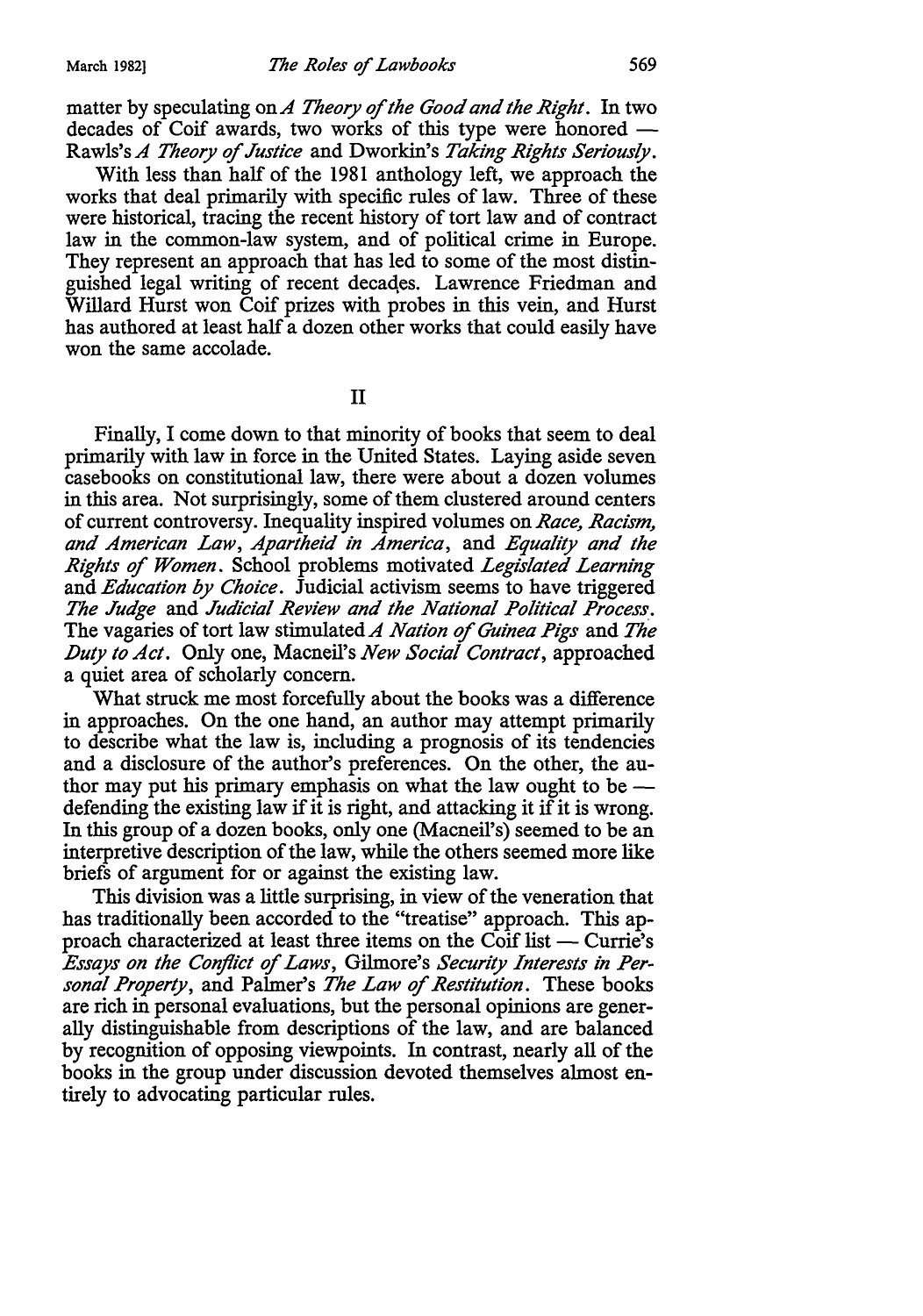I find it reassuring that legal writers are not only concerned with what the law ought to be, but are prepared to direct their writing explicitly toward advocating the better law. However, I was disappointed by the predominant quality and content of the advocacy. In most cases, I did not feel enlightened by the arguments made  $-$  even where I sympathized with the conclusions  $-$  but rather turned off by the hammer blows of persuasion, which reminded me of TV commercials.

There were at least two aspects of these works that made them unpersuasive. One was the brief-of-argument mode. In a brief, one mentions counterviews only to demolish them. One glides as undetectably as possible from the settled law to the position advocated, trying to make the position advocated seem like a mere application, or an inevitable corollary, of the settled law. When I sit as a moot-court judge, I have no objection to this type of persuasion because I can rely on the opposing brief to expose the non sequiturs. When I read an argumentative book, without an opposing brief at hand, I am forced to do my own rebutting. Before going further I want to see the contrary arguments; if the author does not supply them, I stop reading. The brief-of-argument approach is particularly frustrating when, as in Lawrence Tribe's *Constitutional Law,* a book that calls itself a "treatise" slips silently from truths perceived by judges to truths perceived by the author.

This aspect of the books reviewed reminded me of a thesis advanced early in the present century by a British writer named Baty under the title, *Polarized Law.* Baty urged that legal literature would be more interesting if writers would choose an objective to which their analysis would be subordinate. If one turns to the writing of Baty's time, with its exaggerated reference to judicial wisdom, one can sympathize with his viewpoint. (It is an unfortunate coincidence that Baty's best known polemic was directed against vicarious liabil $ity - a$  principle that has only increased its breadth and depth in the decades since he attacked it.)

A second source of disappointment was the infrequency with which the teachings of history, psychology, economics, sociology, or philosophy were brought to bear on the choice of legal rules. The wealth of social scientists' observations about law  $-$  suggested by the broad selection of books from these areas reviewed in the 1981 collection — seems to have had but slight influence on most lawyers' thinking about what laws should be.

Admittedly, it is difficult to find links between social facts and legal decisions, but it has been done. In the collection under present consideration, Wolgast's *Equality and the Rights of Women* is a good example of argument from history, physiology, and culture. Among the Coif awards, Packer's *Limits* of *the Criminal Sanction* and Eisen-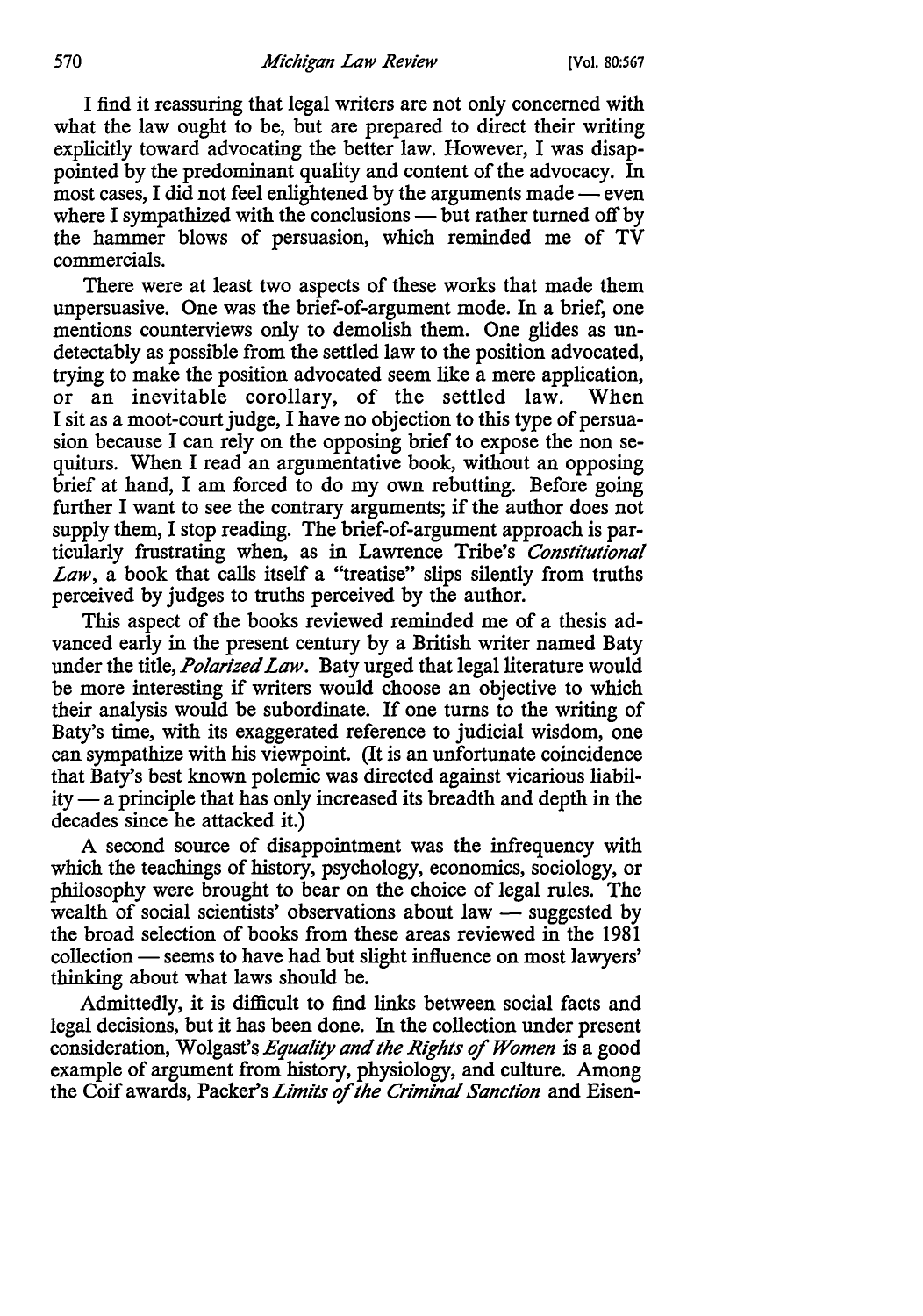### berg's *Structure* of *the Corporation* are illustrative. But this approach seems to be rare.

I take comfort in the impression  $-$  unsubstantiated by quantitative data — that less polarized and more scientific writing will be found more frequently in law reviews. Law reviews are often hostile to disguised briefs of argument; book publishers, on the other hand, may be partial to books that are contentious enough to win attention. Perhaps lawyers would be better served by a review of law reviews than by a review of books.

#### III

These reflections frame the dilemma facing a legal writer. He fills no need if he merely summarizes statutes and cases; digests, loose-leaf services, *Lexis,* and *West/aw* have taken over that job. Occasionally the need arises for a synthesis of theory in a new or underdeveloped area. Ken Davis's work on *Administrative Law* and George Palmer's on *The Law* of *Restitution* have filled needs of this kind. But in most areas the analytic and taxonomic task has been performed long since by writers like Story, Williston, Scott, and Prosser.

Consequently, the polarized writers are quite right in deciding that they should be advocates. They should not be reproached merely because they advance positions that readers cannot accept. As Christopher Morley has said, "[t]he real purpose of books is to trap the mind into doing its own thinking."

The writer's dilemma is to take a position sufficiently challenging to excite the reader's mind, but not so dogmatic as to stun and anesthetize it. Perceptions of social facts are the prime mind-openers. Differences in how we feel about affirmative action, exclusion of evidence, or products liability are likely to depend on how we perceive the prevalent behavior of white employers and black employees, how we perceive the predominant activities of police and of the people whom police arrest, and how we perceive the practices of pharmaceutical manufacturers and Food and Drug Administration officials concerning new drugs. Advocates will do more to excite the minds of readers if they disclose and discuss the supposed social facts that underlie their preferences than if they assume a polar objective without revealing how they found it.

Fortunately, social scientists' and philosophers' explorations of the world of law are producing more and more grist for legal mills. Although the linkages are not made as often as we would wish, they are appearing. They tend to appear earlier in law reviews than in books. But eventually they gain the authority conveyed by a hard cover, and a card in the library catalogue. As they do, we can be